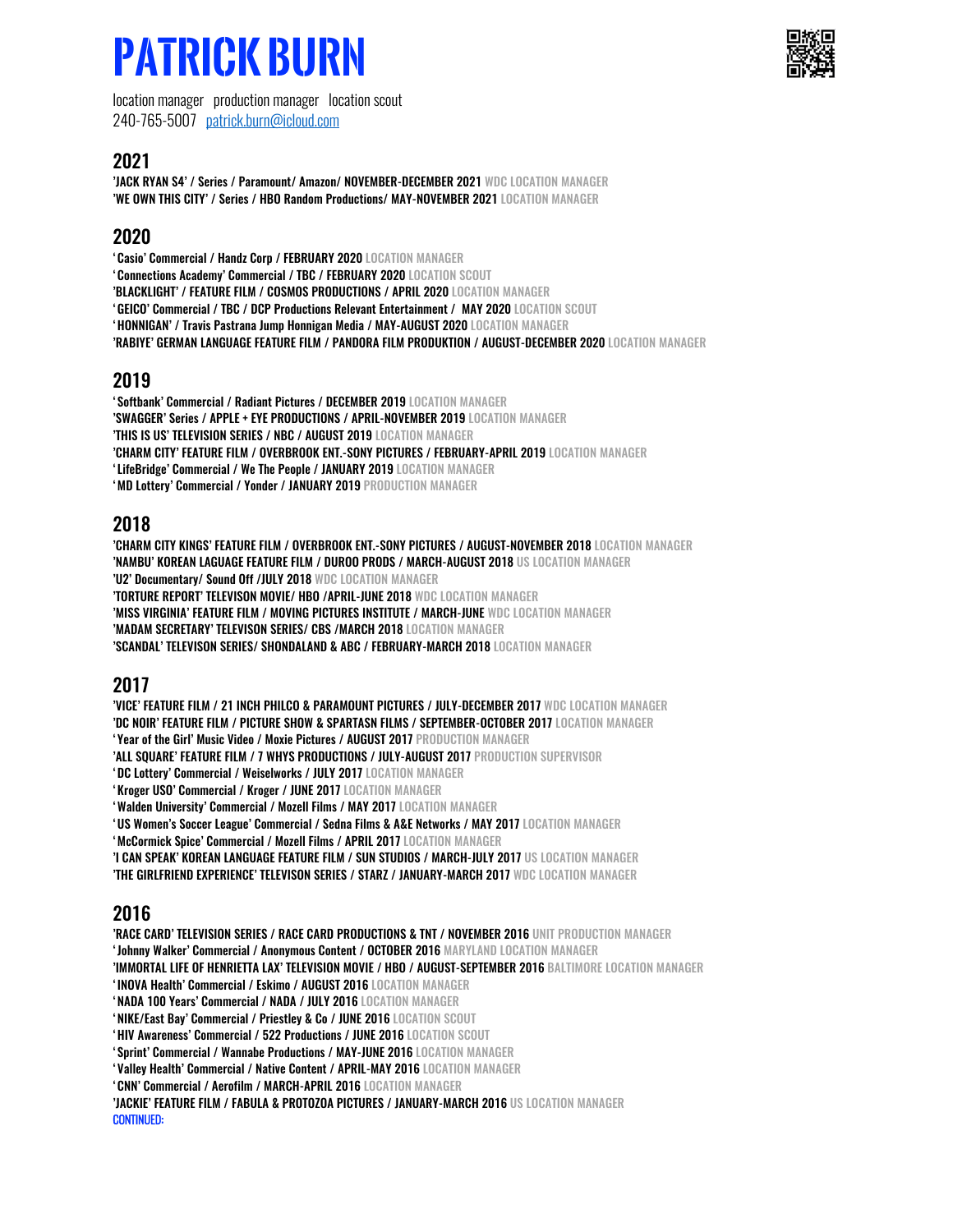#### 2015

'HOUSE OF CARDS SEASON FOUR' WEB SERIES / NETFLIX / APRIL-DECEMBER 2015 SUPERVISING LOCATION MANAGER 'SNOWDEN' FEATURE FILM / ENDGAME ENTERTAINMENT / JANUARY-APRIL 2015 WDC LOCATION MANAGER

#### 2014

'HOUSE OF CARDS SEASON THREE' WEB SERIES / NETFLIX / MARCH-NOVEMBER 2014 SUPERVISING LOCATION MANAGER 'ROCKET MAN' DOCUMENTARY / PIP GILMORE FILMS & SMITHSONIAN NETWORKS / MARCH 2014 LOCATION SCOUT 'COUNTRY MUSIC PORTRAIT OF SOUND' DOCUMENTARY / ARCHLIGHT PRODUCTIONS / FEBRUARY 2014 LOCATION SCOUT 'PLAY DEAD' TELEVISION PILOT / DISCOVERY STUDIOS / JANUARY 2014 LOCATION MANAGER

### 2013

'HOUSE OF CARDS SEASON TWO' WEB SERIES / NETFLIX / MARCH-NOVEMBER 2013 SUPERVISING LOCATION MANAGER 'OLYMPUS IS DOWN' FEATURE FILM / LIONSFGATE / FEBRUARY 2013 PLATE UNIT LOCATION MANAGER 'Olvechkin' Commercial / Nike USA & Manna / JANUARY 2013 LOCATION MANAGER

### 2012

'HOUSE OF CARDS SEASON ONE' WEB SERIES / NETFLIX / JANUARY-NOVEMBER 2012 SUPERVISING LOCATION MANAGER

# 2011

'HOUSE OF CARDS SEASON ONE' WEB SERIES / NETFLIX / JUNE-DECEMBER 2011 SUPERVISING LOCATION MANAGER 'BOURNE LEGACY' FEATURE FILM / UNIVERSAL STUDIOS / JULY-AUGUST 2011 LOCATION SCOUT 'THE FIRM' TELEVISION SERIES / NBC UNIVERSAL / AUGUST-SEPTEMBER 2011 WDC LOCATION MANAGER 'INTEGRITAS PROJECT' DOCUMENTARY / SAFEHOUSE PICTURES / JULY 2011 LOCATION MANAGER 'Care First' Commercial / Detour Films / JUNE 2011 LOCATION SCOUT 'USDA' Commercial / Patrizan Films / JUNE 2011 LOCATION MANAGER 'Shop & Save' Commercial / Oil Factory / JUNE 2011 LOCATION MANAGER 'GAME CHANGE' TELEVISION MOVIE / HBO / MAY 2011 LOCATION SCOUT 'J. EDGAR' FEATURE FILM / IMAGINE ENTERTAINMENT & MALPASO / APRIL-MAY 2011 ASSISTANT LOCATION MANAGER 'VEEP' TELEVISION PILOT / HBO / JANUARY-APRIL 2011 LOCATION MANAGER

# 2010

'AT&T' Commercial / Rabbit / NOVEMBER 2010 LOCATION MANAGER 'TOO BIG TO FAIL' TELEVISION MOVIE / HBO / OCTOBER 2010 WDC LOCATION MANAGER 'BROOKLYN BROTHERS BEAT THE BEST' FEATURE FILM / B. BROS. PRODUCTIONS/ AUGUST-OCTOBER 2010 LOCATION MANAGER 'Sprout' Commercial / Other Content Films / JULY 2010 LOCATION SCOUT 'Under Armour' Commercial / Shilo / JULY 2010 LOCATION MANAGER 'Capitol One' Commercial / HSI / JULY 2010 LOCATION SCOUT 'FAN VS. WILD' TV Promo / Futuristic Films / JULY 2010 LOCATION SCOUT 'FSA' Photography / Dean Alexander Photo / June 2010 LOCATION SCOUT 'WHAT'S YOUR NUMBER?' FEATURE FILM / 20TH CENTURY FOX / MAY 2010 LOCATION SCOUT 'RED' FEATURE FILM / SUMMIT ENTERTAINMENT / APRIL 2010 LOCATION SCOUT 'GEICO' Commercial / History Channel / APRIL 2010 LOCATION SCOUT 'USDA' Photography / peter Howard Photo / April-October 2010 LOCATION MANAGER

# 2009

'Too Dirty' Commercial / GMMB / SEPTEMBER 2009 LOCATION MANAGER

'National Aquarium' Commercial / Detour Films / JULY 2009 LOCATION MANAGER

'Brad Paisley' Music Video/ FPS Productions / JULY 2009 LOCATION MANAGER

'GQ' Photography / Stardust Visions / June 2009 LOCATION MANAGER

'Toyota Prius' Commercial / SPINIFEX AUSTRALIA / JUNE 2009 LOCATION MANAGER

'SALT' FEATURE FILM / COLUMBIA PICTURES/ JANUARY-JULY 2009 WDC LOCATION MANAGER

#### 2008

'SALT' FEATURE FILM / COLUMBIA PICTURES/ SEPTEMBER-DECEMBER 2008 WDC LOCATION MANAGER 'WASHINGTONIENNE' TELEVISION PILOT / HBO / OCTOBER-NOVEMBER 2008 ASSISTANT LOCATION MANAGER 'LOVING LEAH' TELEVISION MOVIE / McGEE STREET & ECHELON PRODUCTIONS / FEBRUARY-OCTOBER 2008 WDC LOCATION MANAGER 'Giant Food' Commercial / Oil Factory / JUNE 2008 LOCATION MANAGER 'RITZ-CARLTON' Photography / Ben FInk Photography / JUNE 2008 LOCATION MANAGER

'IN THE LOOP' FEATURE FILM / ESCHELON PRODUCTIONS / APRIL-JUNE 2008 WDC LOCATION MANAGER

'EAGLE EYE' FEATURE FILM / DREAMWORKS / FEBRUARY-MARCH 2008 ASSISTANT LOCATION MANAGER

'Shop & Save' Commercial / Oil Factory / FEBRUARY 2008 LOCATION MANAGER

'Nike' Commercial / MJZ / JANUARY 2008 LOCATION MANAGER

'Bank of America' Commercial / HLA / JANUARY 2008 LOCATION MANAGER CONTINUED: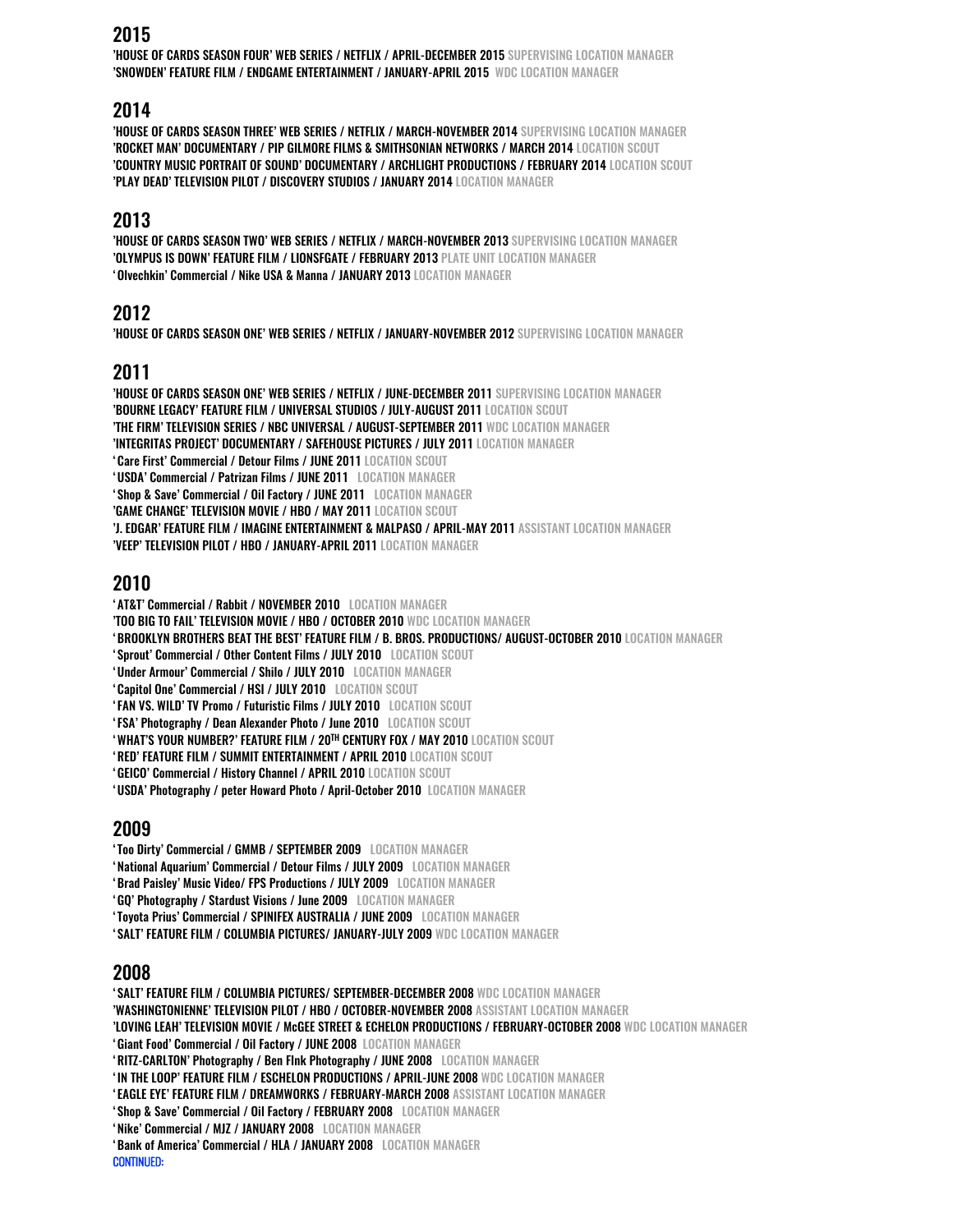#### 2007

'W MAGAZINE' Photography / Conde Nast / NOVEMBER 2007 LOCATION MANAGER

'Maryland Lottery' Commercial / Anonymous Content / NOVEMBER 2007 LOCATION MANAGER

'HIT & RUN' FEATURE FILM / MGM / SEPTEMBER-OCTOBER 2007 LOCATION MANAGER

'THE WIRE SEASON 5' TELEVISION SERIES / HBO / MARCH-AUGUST 2007 ASSISTANT LOCATION MANAGER

'Seimens' Commercial / MRB Films / NOVEMBER 2007 LOCATION SCOUT

'national Aquarium' Commercial / Working Stiff Commercial Productions / MARCH 2007 LOCATION MANAGER

'Maryland Lottery' Commercial / Working Stiff Commercial Productions / MARCH 2007 LOCATION MANAGER

#### 2006

'Flu Vaccine' Commercial / Engine Pictures / MAY 2005 LOCATION MANAGER

'AN AMERICAN AFFAIR' FEATURE FILM / BOP LLC / DECEMBER 2006 WDC LOCATION MANAGER

'Be With Me' J. Holiday- Music Video / FM Rocks / October 2006 LOCATION MANAGER

'SHOOTER' FEATURE FILM / PARAMOUNT PICTURES / DECEMBER 2006 BALTIMORE LOCATION MANAGER

'US Army' Commercial / Working Stiff Commercial Productions / SEPTEMBER 2006 LOCATION MANAGER

'AUGUST RUSH' FEATURE FILM / WARNER BROS. / AUGUST 2006 MARYLAND LOCATION MANAGER

'AMERICAN MUJAHADEEN' FEATURE DOCUMENTARY / HYPE MEDIA. / JULY 2006 WDC LOCATION MANAGER

'United Way' Commercial / Protagonist Films / JUNE 2006 LOCATION MANAGER

'BILL MARR' TV Promo / HBO / JUNE 2006 LOCATION MANAGER

'Maryland Lottery' Commercial / Working Stiff Commercial Productions / APRIL 2006 LOCATION MANAGER

'20 QUESTIONS' TELEVISION PILOT / TOUCHSTONE TELEVISION / FEBRUARY-MARCH 2006 LOCATION MANAGER 'Volunteers for Anerican' Commercial / Working Stiff Commercial Productions / JANUARY 2006 LOCATION MANAGER

#### 2005

'STEP UP' FEATURE FILM / SUMMIT ENTERTAINMENT / AUGUST-OCTOBER 2005 ASSISTANT LOCATION MANAGER

'E-RING' Television Promo / NBC & Moving Parts / JUNE 2005 LOCATION MANAGER

'BOB DYLAN' Television Promo / PBS & Engine Pictures / JUNE 2005 LOCATION MANAGER

'DISCOVERY' Television Promo / DCI & Tim Fink Media / JUNE 2005 LOCATION MANAGER

'Sharp Electronics' Commercial / Cyclops Films / MAY 2005 LOCATION MANAGER

'OIL STORM' TELEVISION MOVIE / 20TH CENTURY FOX TELEVISON / MAY 2005 LOCATION MANAGER

'E-RING' TELEVISION PILOT / WARNER BROS. TELEVISON / APRIL 2005 LOCATION MANAGER

# 2004

'Stewart Warner' Commercial / Working Stiff Commercial Productions / NOVEMBER 2004 LOCATION MANAGER

'THE WIRE SEASON 3' TELEVISION SERIES / HBO MAY-OCTOBER 2004 ASSISTANT LOCATION MANAGER

'WEDDING CRASHERS' FEATURE FILM / NEW LINE CINEMA / MARCH 2004 ASSISTANT LOCATION MANAGER

'SOMETHING THE LORD MADE' TELEVISION MOVIE / HBO / JANUARY-JULY 2004 ASSISTANT LOCATION MANAGER

#### 2003

'SOMETHING THE LORD MADE' TELEVISION MOVIE / HBO / OCTOBER-DECEMBER 2003 ASSISTANT LOCATION MANAGER

'Cox Cable' Commercial / Monument Films / OCTOBER 2003 LOCATION MANAGER

'NATIONA TREASURE' FEATURE FILM / SUMMIT ENTERTAINMENT & WALT DISNEY / AUGUST-SEPTEMBER 2003 ASSISTANT LOCATION MANAGER

'SUICIDE TRIP' FEATURE FILM / BEAT PIRATE FILMS / AUGUST 2003 LOCATION SCOUT

'FIRSRT DAUGHTER' FEATURE FILM / THINKFILM / AUGUST 2003 LOCATION SCOUT

'Direcway' Commercial / Engine Pictures / AUGUST 2003 LOCATION MANAGER

'THE WIRE SEASON 2' TELEVISION SERIES / HBO / JANUARY-JULY 2003 ASSISTANT LOCATION MANAGER

#### 2002

'MR. STERLING' TELEVISION PILOT / STUDIOS USA / NOVEMBER 2002 ASSISTANT LOCATION MANAGER

'AMERICA'S MOST WANTED' TELEVISION SERIES / 2OTH CENTURY FOX TELEVISION / NOVEMBER 2002 LOCATION MANAGER

'LADDER 49' FEATURE FILM / WALT DISNEY / OCTOBER 2002 LOCATION SCOUT

'Water' PSA / LHS / SEPTEMBER 2002 LOCATION MANAGER

'AMERICA'S MOST WANTED' TELEVISION SERIES / 2OTH CENTURY FOX TELEVISION / SEPTEMBER 2002 LOCATION MANAGER

'Water' PSA / LHS / AUGUST 2002 LOCATION MANAGER

#### 1999-2002

WASHINGTON DC OFFICE OF MOTION PICTURE & TV DEVELOPMENT / AT OMPTVD I WORKED AS A LIASON BETWEEN MOTION PICTURE COMPANIES AND VARIOUS LOCAL AND FEDERAL GOVERNMENT AGENCIES. MY KNOWLEDGE OF THE MOTION PICTURE BUSINESS IN GENERAL AND THE WASHINGTON DC REGION IN PARTICULAR SERVED ME WELL DURING MY TIME THERE. I ASSISTED THE OMPTVD WITH PROJECTS INCLUDING 'HANNIBAL' AND 'MNORITY REPORT', AS WELL AS THE TELEVISION SERIES 'WEST WING'. PRODUCTION EXPERT

#### 1998

'RUNAWAY BRIDE' FEATURE FILM / PARAMOUNT PICTURES / SEPTEMBER-OCTOBER 1998 2ND UNIT LOCATION MANAGER 'NETFORCE' TELEVISION FILM / VICTOR TELEVISION / OCTOBER-DECEMBER 1998 WDC LOCATION MANAGER 'RANDOM HEARTS' FEATURE FILM / SONY PICTURES / AUGUST-SEPTEMBER 1998 LOCATION SCOUT 1998 CONTINUED: